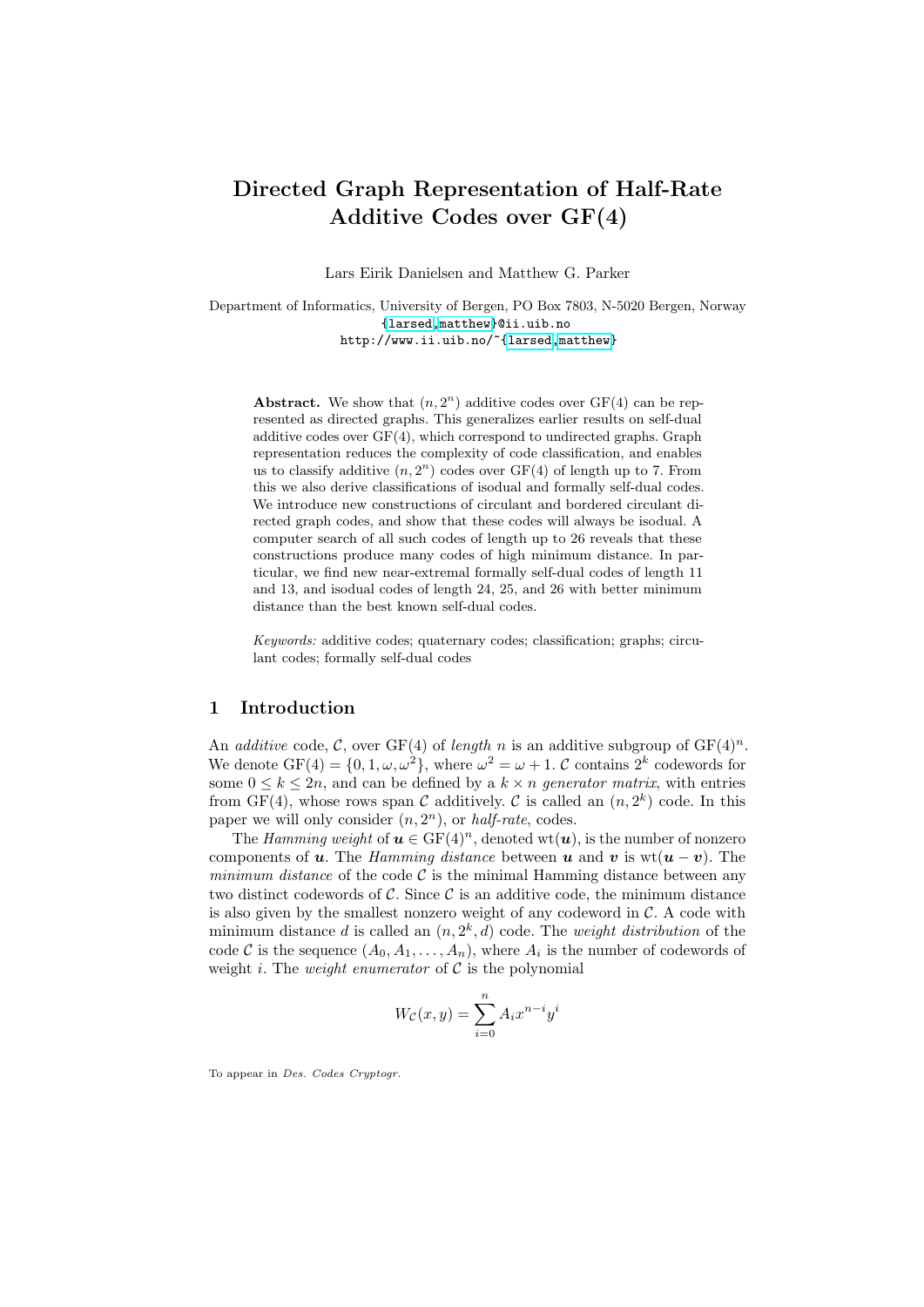Two additive codes over  $GF(4)$ , C and C', are *equivalent* [1] if and only if the codewords of  $\mathcal C$  can be mapped onto the codewords of  $\mathcal C'$  by a map that consists of a permutation of coordinates (or columns of the generator matrix), followed by multiplication of coordinates by nonzero elements from  $GF(4)$ , followed by possible *conjugation* of coordinates. Conjugation of  $x \in \text{GF}(4)$  is defined by  $\bar{x} = x^2$  $\bar{x} = x^2$  $\bar{x} = x^2$ . For a code of length n, there is a total of  $6<sup>n</sup>n!$  such maps. The 6 possible transformations given by scaling and conjugation of a coordinate are equivalent to the 6 permutations of the elements  $\{1, \omega, \omega^2\}$  in the coor[din](#page-12-1)ate. A map that maps a code to itself is called an automorphism of the code. All automorphisms of C make up the *automorphism group*, denoted  $Aut(\mathcal{C})$ . We can use the computational algebra system Magma [2] to find the automorphism group of a code. Since, at this time, Magma has no explicit function for calculating the automorphism group of an additive code, we use the following method, described by Calderbank et al. [3]. We map the  $(n, 2^k)$  additive code C over GF(4) to the [3n, k] binary linear code  $\beta(\mathcal{C})$  by applying the map  $0 \mapsto 000, 1 \mapsto 011, \omega \mapsto 101, \omega^2 \mapsto 110$  to each generator of C. We then use Magma to find  $Aut(\beta(\mathcal{C})) \cap Aut(\beta(\mathrm{GF}(4)^n))$ , which will be isomorphic to  $Aut(\mathcal{C})$ .

The trace map, Tr : GF(4)  $\rightarrow$  GF(2), is defined by Tr(x) =  $x + \overline{x}$ . The Hermitian trace inner product of two vectors over  $GF(4)$  of length n,  $u =$  $(u_1, u_2, \ldots, u_n)$  and  $\mathbf{v} = (v_1, v_2, \ldots, v_n)$ , is given by

$$
\mathbf{u} * \mathbf{v} = \text{Tr}(\mathbf{u} \cdot \overline{\mathbf{v}}) = \sum_{i=1}^{n} \text{Tr}(u_i \overline{v_i}) = \sum_{i=1}^{n} (u_i v_i^2 + u_i^2 v_i) \pmod{2}.
$$

We define the *dual* of the code  $C$  with respect to the Hermitian trace inner product,  $\mathcal{C}^{\perp} = \{ \boldsymbol{u} \in \mathrm{GF}(4)^n \mid \boldsymbol{u} * \boldsymbol{c} = 0 \text{ for all } \boldsymbol{c} \in \mathcal{C} \}.$   $\mathcal{C}$  is self-dual if  $\mathcal{C} = \mathcal{C}^{\perp}$ , formal[ly](#page-12-2) self-dual [4] if  $W_{\mathcal{C}}(x, y) = W_{\mathcal{C}^{\perp}}(x, y)$ , and isodual if C is equivalent to  $C^{\perp}$ . All self-dual codes are isodual, all isodual codes are formally self-dual, and all formally self-dual codes are half-rate codes. The set of linear half-rate codes over GF(4) is a small s[ub](#page-12-3)set of the additive half-rate codes of even length. Optimal linear half-rate codes over  $GF(4)$  of length up to 18 were classified by Gulliver, Östergård, and Senkevitch [5]. The set of half-rate additive codes contains all self-dual, isodual, and formally self-dual additive codes, as well as all half-rate linear codes.

It follows from the Singleton bound [6] that any half-rate additive code over GF(4) must satisfy

$$
d\leq \left\lfloor \frac{n}{2}\right\rfloor+1.
$$

 $\mathcal C$  is called *extremal* if it attains the minimum distance d given by the Singleton bound, and *near-extrem[al](#page-13-0)* if it has minimum distance  $d - 1$ . If a code has highest possible minimum distance, but is not extremal, it is called optimal. Han and Kim [4,7] showed that there are no extremal formally self-dual codes of length  $n \geq 8$ , and no near-extremal formally self-dual codes of length  $n = 16$ ,  $n = 18$ , or  $n \geq 20$ . Tighter bounds on the minimum distance of self-dual additive codes over GF(4) were given by Rains and Sloane [8, Theorem 33].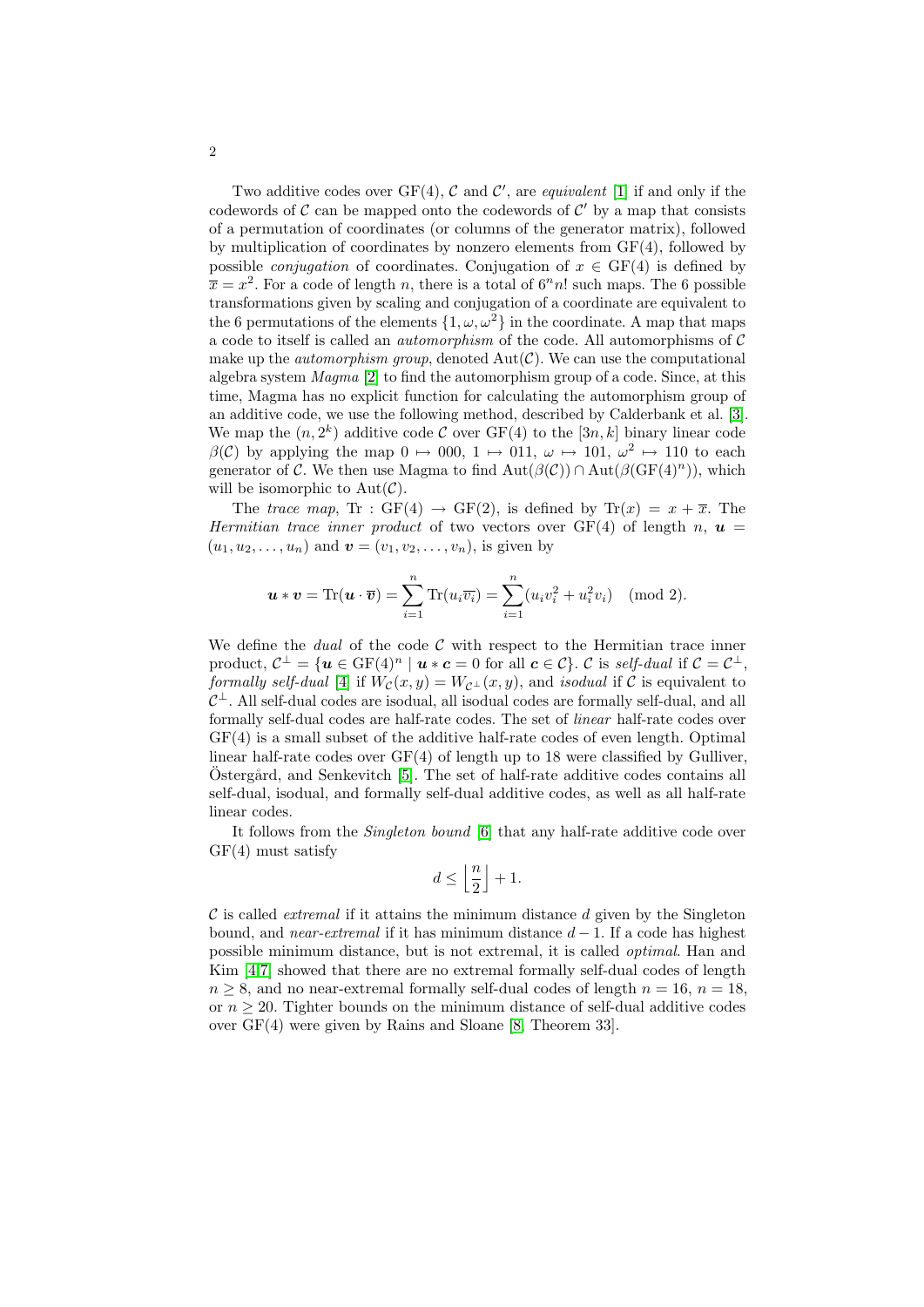One of the motivations for studying self-dual additive codes over GF(4) has been the connection to *quantum error-correcting codes* [3]. Non-self-dual additive codes cannot be applied as quantum code[s i](#page-13-1)n the same way, but are interesting for other reasons. Han and Kim [4,7] studied formally [sel](#page-13-2)f-dual additive codes over  $GF(4)$ , and showed that some of these codes have higher minimum distance than the best self-dual codes of [the](#page-13-3) same length. Additive codes may also be better than the best linear codes of the same length. It is known that some strong binary codes can be projected onto additive codes over GF(4) [9]. A connection between formally self-dual codes over GF(4) and lattices has also been shown [10]. We have previously studied the connection between self-dual additive codes over  $GF(q^2)$ , for any prime power q, and weighted graphs [11]. Such generalizations could [also](#page-13-4) be c[ons](#page-13-6)[ide](#page-13-7)[red](#page-13-8) for additive codes in general, but will not be discussed in this pape[r.](#page-13-5)

Let  $t_n$  be the number of inequivalent codes of length n. To find one code [fr](#page-13-8)om each of the  $t_n$  equivalence classes, i.e., to classify the codes of length n, is a hard problem. We have previously classified all self-dual additive codes over  $GF(4)$  of length up to 12 [12], by using the fact that all such codes can be represented as undirected graphs [13,14,15,16], and that an operation called local complementation (LC) generates orbits of graphs that c[orre](#page-13-9)spond to equivalence classes of codes [13,16].

The main result of this paper is to show that additive  $(n, 2<sup>n</sup>)$  codes over  $GF(4)$ , except for some special cases, have representations as *directed graphs*. This basically transforms the problem of classifying such quaternary codes to a binary problem, with reduced complexity. We show that an algorithm by Östergård  $[17]$ for checking equivalence of linear codes also works for additive codes over  $GF(4)$ . By using this algorithm, and the fact that codes correspond to directed graphs, we are able to classify additive  $(n, 2<sup>n</sup>)$  codes over  $GF(4)$  of length up to 7. We find that there are more than two million inequivalent codes of length 7. We have also checked which codes are formally self-dual, isodual, or self-dual, and give details of this enumeration. We introduce circulant and bordered circulant directed gr[ap](#page-12-4)h codes, and a computer search of all such codes up to length 26 reveals this subclass of additive half-r[ate](#page-13-10) codes to contain many codes with high minimum distance. Due to the structure of the generator matrices, codes from these constructions will always be isodual, and hence also formally self-dual. We construct new near-extremal formally self-dual codes of length 11 and 13, which were previously unknown [4]. This also answers in the affirmative the open question of the existence of an additive  $(13, 2^{13}, 6)$  code [18]. Finally, we find isodual codes of length 24, 25, and 26 with minimum distance 9. The best known self-dual codes of these lengths have minimum distance 8.

# 2 Directed Graph Representation

A directed graph is a pair  $G = (V, E)$  where V is a set of vertices, and  $E \subseteq V \times V$ is a set of ordered pairs called *edges*. A graph with  $n$  vertices can be represented by an  $n \times n$  adjacency matrix  $\Gamma$ , where  $\gamma_{ij} = 1$  if  $(i, j) \in E$ , i.e., if there is a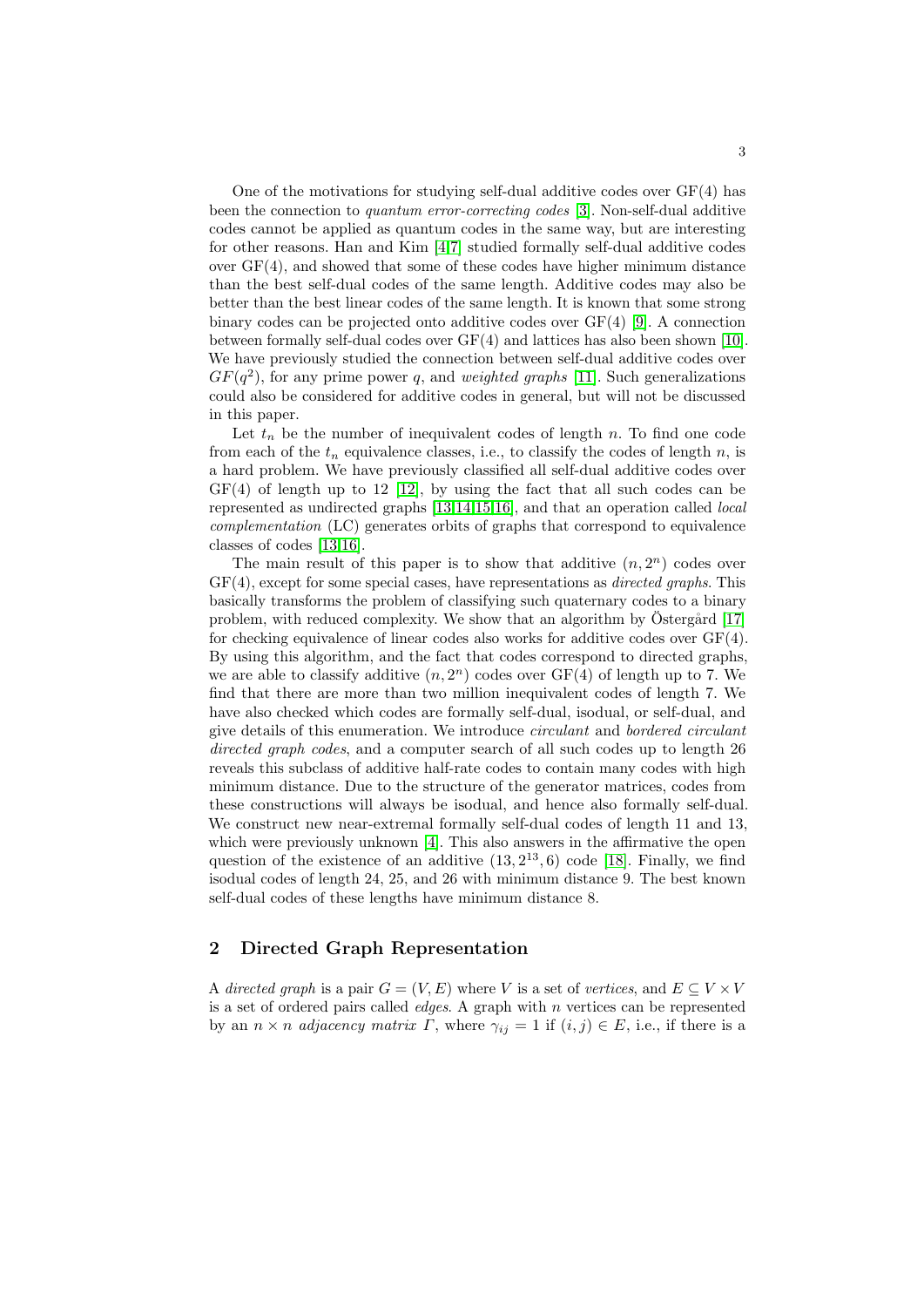directed edge from i to j, and  $\gamma_{ij} = 0$  otherwise. We will only consider *simple* graphs, where all diagonal elements of the adjacency matrix are 0. The special case where we always have an edge  $(j, i) \in E$  whenever there is an edge  $(i, j) \in E$ , i.e., the adjacency matrix is symmetric, is called an undirected graph. The inneighbourhood of  $v \in V$ , denoted  $NI_v \subset V$ , is the set of vertices i such that there is a directed edge  $(i, v) \in E$ . Similarly,  $NO_v \subset V$  is the *out-neighbourhood* of v, i.e., the set of vertices i such that there is a directed edge  $(v, i)$  in E.  $|NI_v|$  is the *indegree* of v, and  $|NO_v|$  is the *outdegree* of v. Two graphs  $G = (V, E)$  and  $G' = (V, E')$  are *isomorphic* if and only if there exists a permutation  $\pi$  of V such that  $(u, v) \in E \iff (\pi(u), \pi(v)) \in E'$ . A directed graph is *connected*, (also known as *weakly connected*), if we can reach any vertex starting from any other vertex by traversing edges in some direction, i.e., not necessarily in the direction they point.

**Definition 1.** A directed graph code is an additive  $(n, 2<sup>n</sup>)$  code over  $GF(4)$  that has a generator matrix of the form  $C = \Gamma + \omega I$ , where  $\Gamma$  is the adjacency matrix of a simple directed graph and I is the identity matrix.

**Proposition 1.** Given a directed graph code C with generator matrix  $C = \Gamma + \omega I$ , its dual  $C^{\perp}$  is generated by  $C^{T}$ .

*Proof.* We must show that for any  $c \in \mathcal{C}$  and any  $c' \in \mathcal{C}^{\perp}$ , the trace inner product  $c * c' = \text{Tr}(c \cdot \overline{c'}) = 0.$  Let  $c = aC$  and  $c' = bC^T$ , with  $a, b \in \text{GF}(2)^n$ . Then  $c*c' = (aC)*(bC^T) = \text{Tr}((aC)\cdot \overline{(bC^T)}) = \text{Tr}((aC)(b\overline{C}^T)^T) = \text{Tr}(aC\overline{C}b^T)$ , which must be 0 if all elements of  $C\overline{C}$  are from GF(2). This is clearly the case, since  $C\overline{C} = (\Gamma + \omega I)(\Gamma + \omega^2 I) = \Gamma^2 + \Gamma + I.$ 

<span id="page-3-0"></span>**Theorem 1.** Given an additive  $(n, 2^n)$  code C over  $GF(4)$  with generator matrix C, there exists a directed graph code equivalent to C, except when  $C = A + \omega B$  is such that all  $2^n$  sets of n columns  $({a_1,b_1}, {a_2,b_2}, \ldots, {a_n,b_n})$  of  $(A | B)$ , where  $\{a_i, b_i\}$  means that we choose either  $a_i$  or  $b_i$ , are linearly dependent.

*Proof.* We can write  $C = A + \omega B$ , with  $(A | B)$  a binary  $n \times 2n$  matrix. From the fact that the rows of  $C$  additively span a vector space of dimension  $n$ , it follows that  $(A | B)$  has full rank. If the  $n \times n$  submatrix B also has full rank over  $GF(2)$ , we simply perform the basis change  $B^{-1}(A | B) = (I'|I)$ . Any non-zero elements on the diagonal of  $\Gamma'$  can simply be set to zero, effected by conjugating the corresponding coordinates of  $\Gamma' + \omega I$ , to obtain an equivalent directed graph code generated by  $\Gamma + \omega I$ .

In the case that  $B$  does not have full rank, we must show that there is a code C', equivalent to C, generated by  $A' + \omega B'$  where B' does have full rank. Then we can apply the method described in the first part of this proof to obtain the graph form. Let the columns of A be denoted  $(a_1, a_2, \ldots, a_n)$  and the columns of B be denoted  $(\boldsymbol{b}_1, \boldsymbol{b}_2, \dots, \boldsymbol{b}_n)$ . Observe that multiplying column i of C by  $\omega^2$ , followed by conjugation of the same column, has the effect of swapping columns  $a_i$  and  $b_i$  in  $(A | B)$ . Since we know that at least one of the  $2^n$  possible choices  $({a_1,b_1}, {a_2,b_2}, \ldots, {a_n,b_n})$  span a vector space of dimension n, we can find a matrix  $(A' | B')$  where  $B'$  has full rank.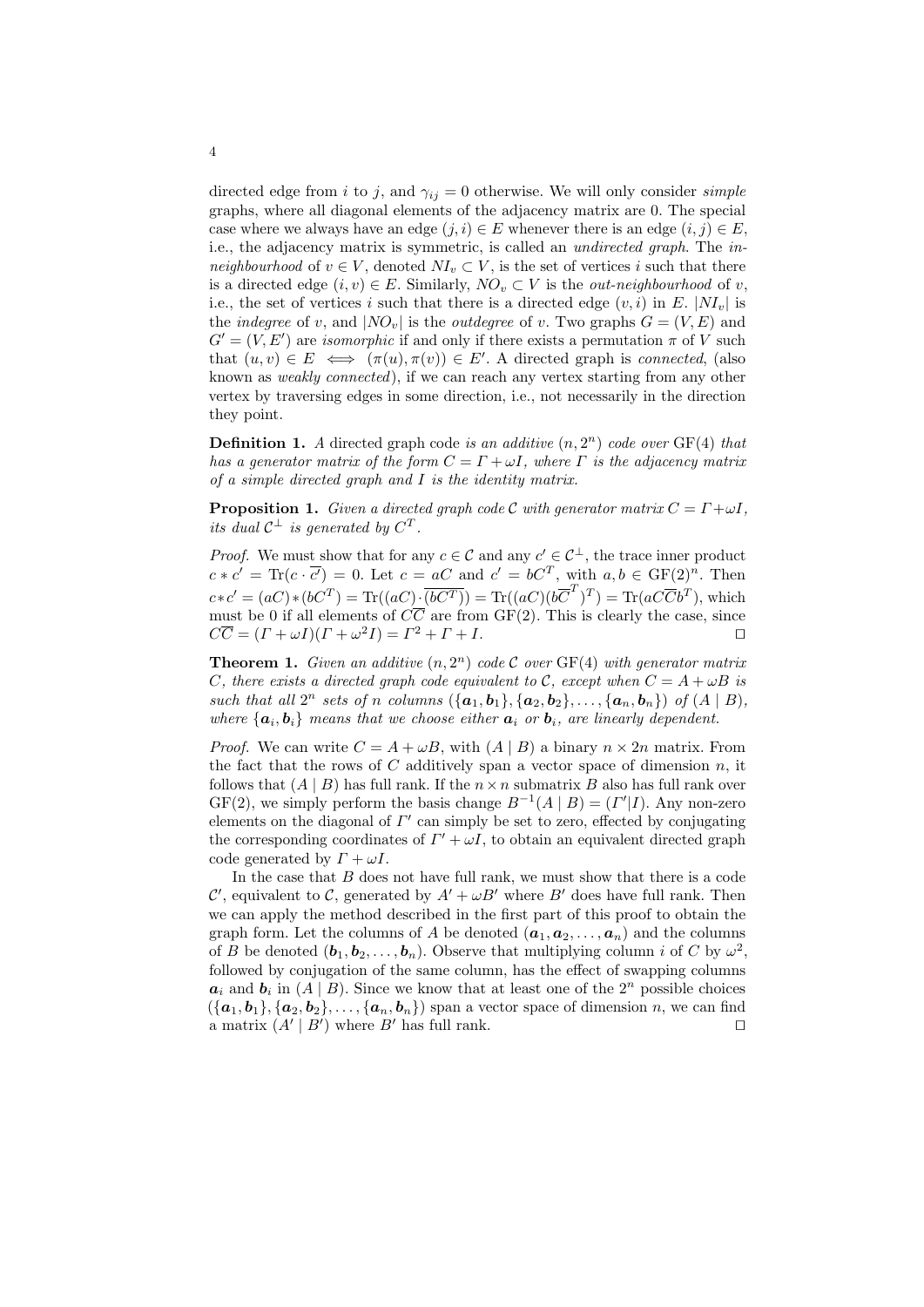It follows from Prop. 1 that a directed graph code is self-dual if and only if its generator matrix is symmetric, i.e., it is in fact an undirected graph code. The fact that all self-dual additive codes over GF(4) can be represented as undirected graphs is well known [13,14,15,16], and was used to classify all self-dual additive codes up to length 12 [12]. Theorem 1 is a generalization of this result to the much larger classes of directed graphs and half-rate additive codes over GF(4). As stated in Theorem 1, some special codes do not have graph representations. These are codes that will typically not be of interest, such as codes with a generator matrix that contains an all-zero column or a set of linearly dependent binary columns (up to scaling by  $\omega$  or  $\omega^2$ ).

*Example 1.* We consider an additive  $(7, 2^7, 4)$  code, C, generated by

$$
C = \begin{pmatrix} \omega^2 & 0 & 0 & 1 & 0 & \omega & \omega \\ 1 & 0 & 0 & 0 & 1 & 1 & 1 \\ 0 & 0 & \omega & 0 & \omega^2 & \omega^2 & \omega \\ 0 & 0 & 1 & 1 & \omega^2 & \omega & \omega^2 \\ 1 & \omega & 0 & 1 & \omega^2 & \omega^2 & 0 \\ 1 & 1 & 1 & 1 & \omega^2 & 1 & 1 \\ 0 & 0 & 1 & \omega & 1 & \omega^2 & 1 \end{pmatrix} = A + \omega B,
$$
  

$$
(A \mid B) = \begin{pmatrix} 1 & 0 & 0 & 1 & 0 & 0 & 0 & 0 & 1 & 1 \\ 1 & 0 & 0 & 1 & 0 & 1 & 0 & 0 & 0 & 0 & 1 \\ 0 & 0 & 0 & 1 & 1 & 1 & 0 & 0 & 0 & 0 & 0 & 0 \\ 0 & 0 & 1 & 1 & 1 & 0 & 1 & 0 & 0 & 0 & 1 & 1 \\ 1 & 0 & 0 & 1 & 1 & 1 & 0 & 0 & 0 & 0 & 1 & 1 \\ 1 & 1 & 1 & 1 & 1 & 1 & 1 & 0 & 0 & 0 & 0 & 1 & 0 \\ 0 & 0 & 1 & 0 & 1 & 1 & 1 & 0 & 0 & 0 & 0 & 1 & 0 \\ 0 & 0 & 1 & 0 & 1 & 1 & 1 & 0 & 0 & 0 & 0 & 1 & 0 \end{pmatrix}
$$

.

.

We swap column  $a_6$  with  $b_6$  and column  $a_7$  with  $b_7$  to get the matrix

$$
(A' | B') = \begin{pmatrix} 1 & 0 & 0 & 1 & 0 & 1 & 1 & 1 & 0 & 0 & 0 & 0 & 0 & 0 \\ 1 & 0 & 0 & 0 & 1 & 0 & 0 & 0 & 0 & 0 & 0 & 1 & 1 \\ 0 & 0 & 0 & 0 & 1 & 1 & 1 & 0 & 0 & 1 & 0 & 1 & 1 \\ 0 & 0 & 1 & 1 & 1 & 1 & 1 & 0 & 0 & 0 & 1 & 0 & 1 \\ 1 & 0 & 0 & 1 & 1 & 1 & 0 & 0 & 0 & 0 & 1 & 1 & 1 \\ 1 & 1 & 1 & 1 & 1 & 0 & 0 & 0 & 0 & 0 & 1 & 1 & 1 \\ 0 & 0 & 1 & 0 & 1 & 1 & 0 & 0 & 0 & 0 & 1 & 0 & 1 \end{pmatrix},
$$

where  $B'$  has full rank. We can then obtain the matrix

$$
(I' \mid I) = B'^{-1}(A' \mid B') = \begin{pmatrix} 1 & 0 & 0 & 1 & 0 & 1 & 1 & 1 & 0 & 0 & 0 & 0 & 0 & 0 \\ 0 & 0 & 1 & 0 & 1 & 0 & 1 & 0 & 1 & 0 & 0 & 0 & 0 & 0 \\ 1 & 0 & 1 & 1 & 1 & 0 & 0 & 0 & 0 & 0 & 0 & 0 \\ 1 & 0 & 1 & 0 & 0 & 0 & 1 & 0 & 0 & 0 & 0 & 0 \\ 0 & 1 & 1 & 1 & 0 & 0 & 0 & 0 & 0 & 1 & 0 & 0 \\ 1 & 0 & 0 & 0 & 1 & 1 & 0 & 0 & 0 & 0 & 0 & 1 & 0 \\ 0 & 1 & 0 & 0 & 1 & 1 & 1 & 0 & 0 & 0 & 0 & 0 & 1 \end{pmatrix}
$$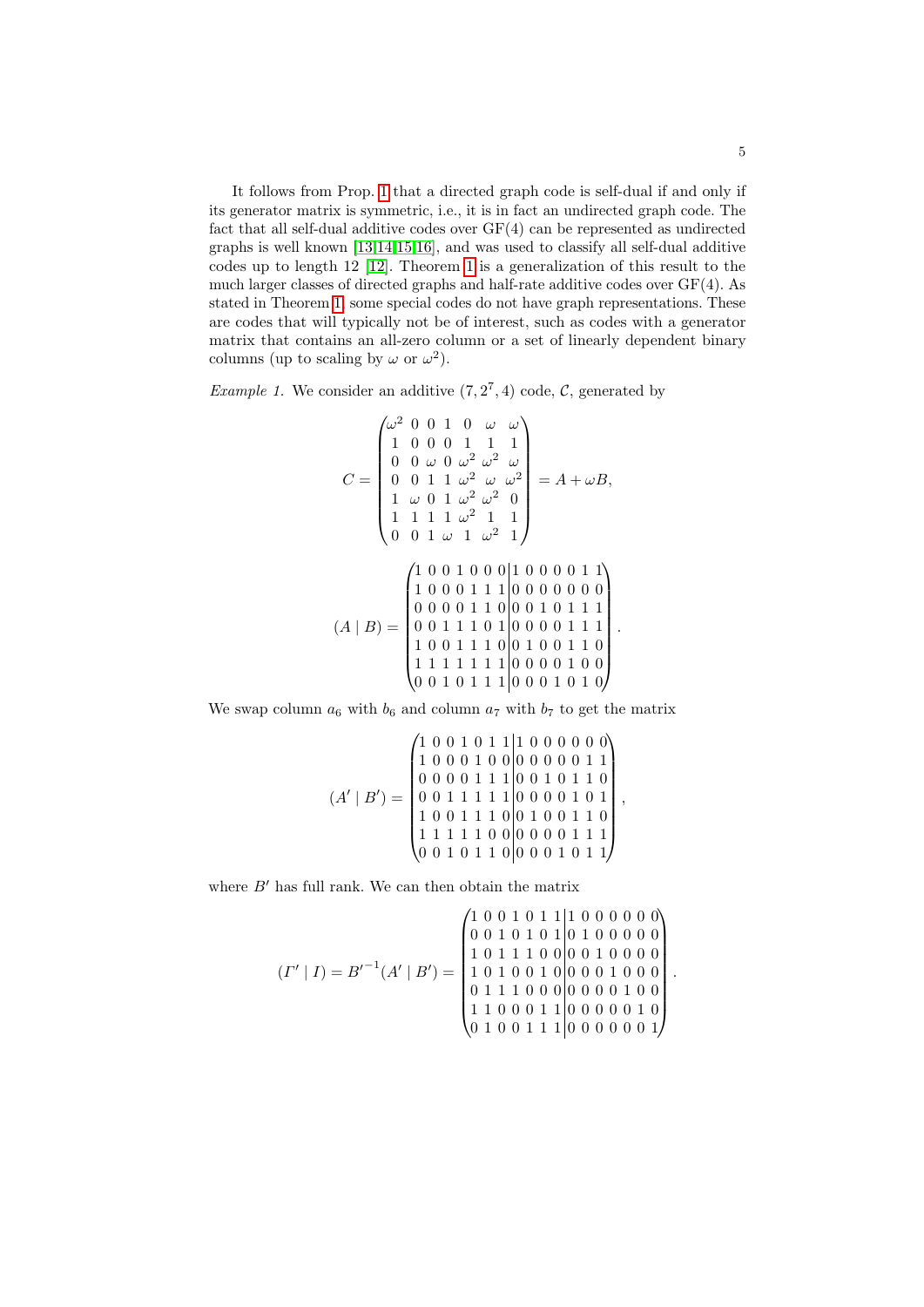By setting the diagonal of  $\Gamma'$  to zero, we get the adjacency matrix of a simple directed graph,

$$
\Gamma = \begin{pmatrix} 0 & 0 & 0 & 1 & 0 & 1 & 1 \\ 0 & 0 & 1 & 0 & 1 & 0 & 1 \\ 1 & 0 & 0 & 1 & 1 & 0 & 0 \\ 1 & 0 & 1 & 0 & 0 & 1 & 0 \\ 0 & 1 & 1 & 1 & 0 & 0 & 0 \\ 1 & 1 & 0 & 0 & 0 & 0 & 1 \\ 0 & 1 & 0 & 0 & 0 & 1 & 1 & 0 \end{pmatrix}.
$$

This graph is shown in Fig. 1.  $\Gamma + \omega I$  generates a  $(7, 2^7, 4)$  directed graph code equivalent to  $\mathcal{C}$ .



Fig. 1: Directed Graph Representation of a  $(7,2^7,4)$  Code

# 3 Classification

Since we have shown in Theorem 1 that, except for some special cases, additive codes over GF(4) are equivalent to directed graph codes, it follows that to classify such codes, we only need to consider directed graphs. Furthermore, we only need to consider non-isomor[phi](#page-13-11)c graphs, since if two directed graphs are isomorphic, the corresponding directed graph codes are equivalent by a permutation of coordinates. All non-isomorphic connected directed graphs on up to 7 vertices can be generated in a few hours by using tools provided with the software package nauty [19]. For an enumeration of these graphs, see sequence A003085 in The On-Line Encyclopedia of Integer Sequences [20].

Connected graphs correspond to indecomposable codes. A code is decomposable if it can be written as the *direct sum* of two smaller codes. For example, let  $C$ be an  $(n, 2<sup>n</sup>, d)$  code and  $\mathcal{C}'$  an  $(n', 2^{n'}, d')$  code. The direct sum,  $\mathcal{C} \oplus \mathcal{C}' = \{u | |v|$ 

6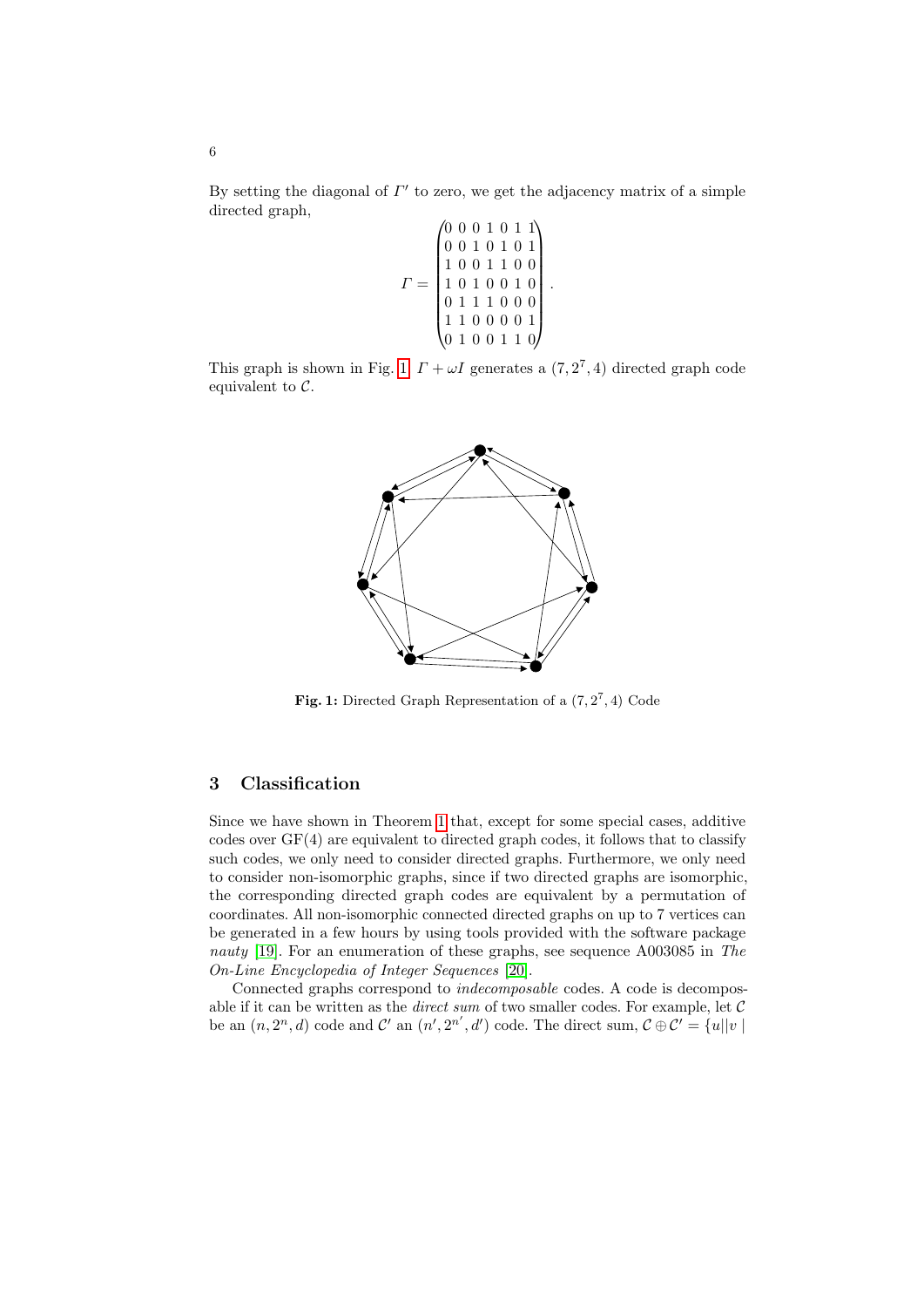$u \in \mathcal{C}, v \in \mathcal{C}'$ , where  $||$  means concatenation, is an  $(n + n', 2^{n+n'}, \min\{d, d'\})$ code. It follows that all decomposable codes of length  $n$  can be classified easily once all indecomposable codes of length less than  $n$  are known. The total number of codes of length n,  $t_n$ , is easily derived from the numbers  $i_n$  of indecomposable codes by using the Euler transform [21],

$$
c_n = \sum_{d|n} di_d
$$
  
\n
$$
t_1 = c_1
$$
  
\n
$$
t_n = \frac{1}{n} \left( c_n + \sum_{k=1}^{n-1} c_k t_{n-k} \right).
$$

To check whether two additive codes over GF(4) are equivalent, we use a modified version of an algorithm originally devised by Östergård  $[17]$  for checking equivalence of linear codes. We show that this method also works for additive codes. An additive code over  $GF(4)$  is mapped to an undirected colored *code* graph in the following way. (Note that this representation is not related to the directed graph representation defined previously.) First, we find a set of vectors of some weights that generate the code. Often, the set of all vectors of minimum weight d will suffice, otherwise, we add all vectors of weight  $d+1$ , and then all vectors of weight  $d+2,\ldots$ , as necessary. For each vector  $c_i$  in the resulting set, add a vertex  $v_i$  to the code graph. Also add n sets of three vertices, where n is the length of the code. Each set of three vertices represent the non-zero elements  ${1, \omega, \omega^2} \in \text{GF}(4)$  in one coordinate. In every set, each of the three vertices is connected to each of the two other by undirected edges, to form a cycle. (This corresponds to the fact that any permutation of the symbols  $\{1, \omega, \omega^2\}$  in each coordinate of the code gives an equivalent code.) Let the vertices  $v_i$  have one color, and the 3n other vertices have a different color. Add edges between vertex  $v_i$  and the *n* 3-cycles corresponding to the codeword  $c_i$ . E.g., if  $c_i$  has  $\omega$  in coordinate j, then there is an edge between  $v_i$  and the element labelled  $\omega$  in the j<sup>th</sup> 3-cycle. As an example, Fig. 2 shows the case where  $c_1 = (\omega, \omega, \dots, \omega)$ . The resulting code graph is then canonized, i.e., relabelled, but with coloring preserved, using the nauty software [19]. If two graphs are isomorphic, their canonical representations are guaranteed to be the same. Hence, if two codes are equivalent, their canonical code graphs will be identical. Furthermore, as an alternative to the method described in the introduction, we can find the automorphism group of a code as the automorphism group of its code graph, i.e., the set of all vertex permutations that map the code graph to itself.

To classify codes of length up to 7, we take all non-isomorphic connected directed graphs, map them to codes, and canonize the corresponding code graphs as described above. All duplicates are removed to obtain one representative from each equivalence class. The special form of the generator matrix of a directed graph code makes it easier to find all codewords of small weight. If  $\mathcal C$  is generated by  $C = \Gamma + \omega I$ , then any codeword formed by adding i rows of C must have weight at least  $i$ . This means that we can find all codewords of weight  $i$  by only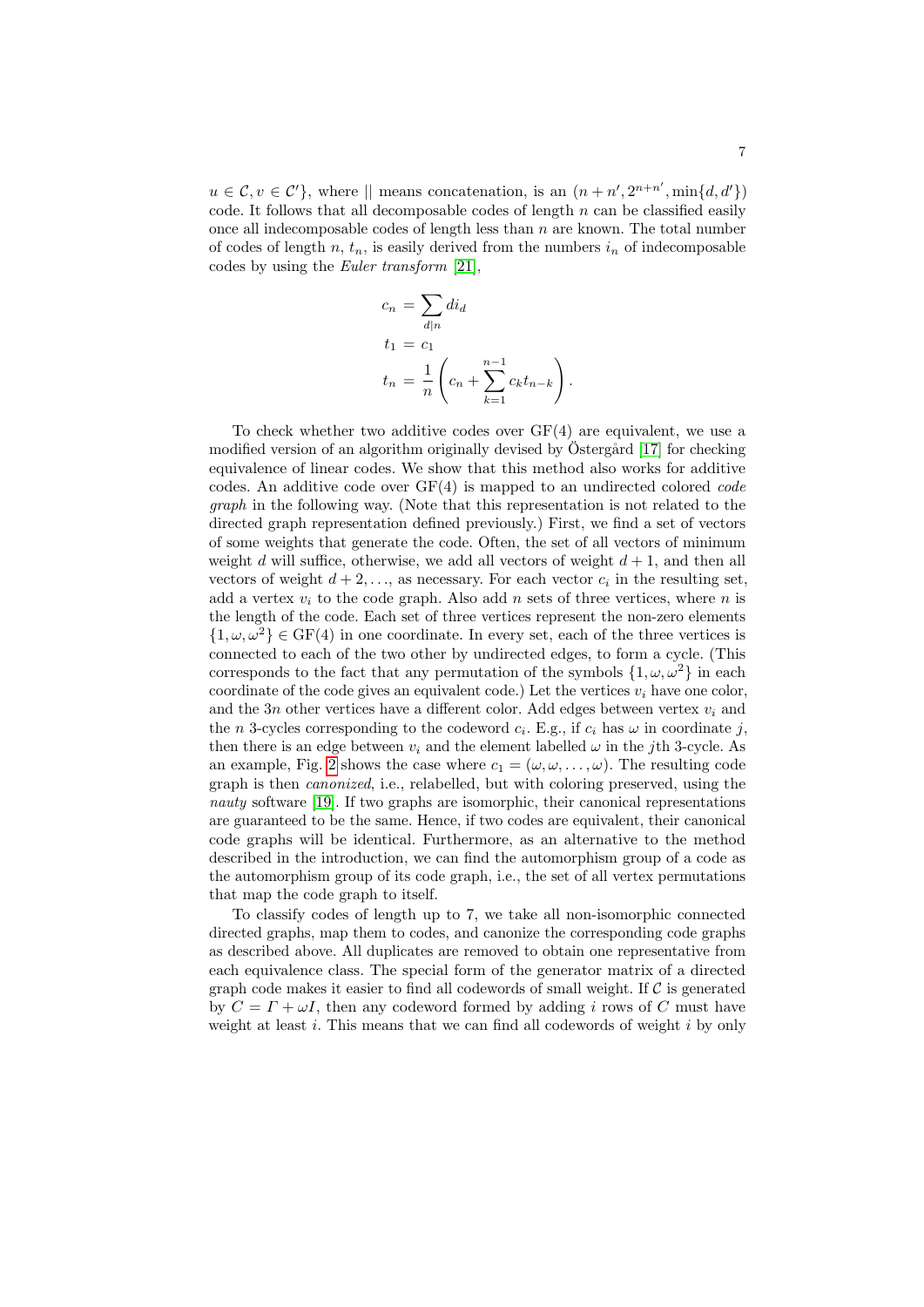

Fig. 2: Example of Code Graph for Checking Equivalence

considering sums of at most  $i$  rows of  $C$ . This property also helps when we want to find the minimum distance of a code. Furthermore, if we wanted to exclude codes with minimum distance one from our classification, it would suffice to exclude graphs where some vertex has outdegree zero, since this would imply that there is a row in the generator matrix with weight one.

We also note another special property of directed graph codes: Given a directed graph code, C, with generator matrix  $\Gamma + \omega I$ , it can be verified that the additive code o[ver](#page-3-0)  $\mathbb{Z}_4$  given by  $2\Gamma + I$  always has the same weight distribution as C. We [may therefore replace the elements from](http://www.ii.uib.no/~larsed/directed/)  $GF(4)$  wit[h](#page-8-0) elements from  $\mathbb{Z}_4$  by the mapping  $0 \mapsto 0, 1 \mapsto 2, \omega \mapsto 1, \omega^2 \mapsto 3.$ 

Table 1 gives the number of half-rate additive codes over GF(4) by length and minimum distance. Note that only indecomposable codes are counted, and that the special ca[ses](#page-12-4) in Theorem 1, that do not have a directe[d](#page-8-1) graph representation, are not included. A database containing one representative from each equivalence class is available at http://www.ii.uib.no/~larsed/directed/. Table 2 and Table 3 give the numbers of formally self-dual and isodual codes. (Note that the 240 formally self-dual  $(6, 2^6, 3)$ -codes and 3 formally self-dual  $(7, 2^7, 4)$ -codes were also found by Han and Kim [4].) For completeness, we include in Table 4 the number of self-dual codes, although we have previously classified these up to length 12 [12].

#### 4 Circulant Directed Graph Codes

Since it is infeasible to study all half-rate additive codes of lengths much higher than those classified in the previous section, we restrict our search space to codes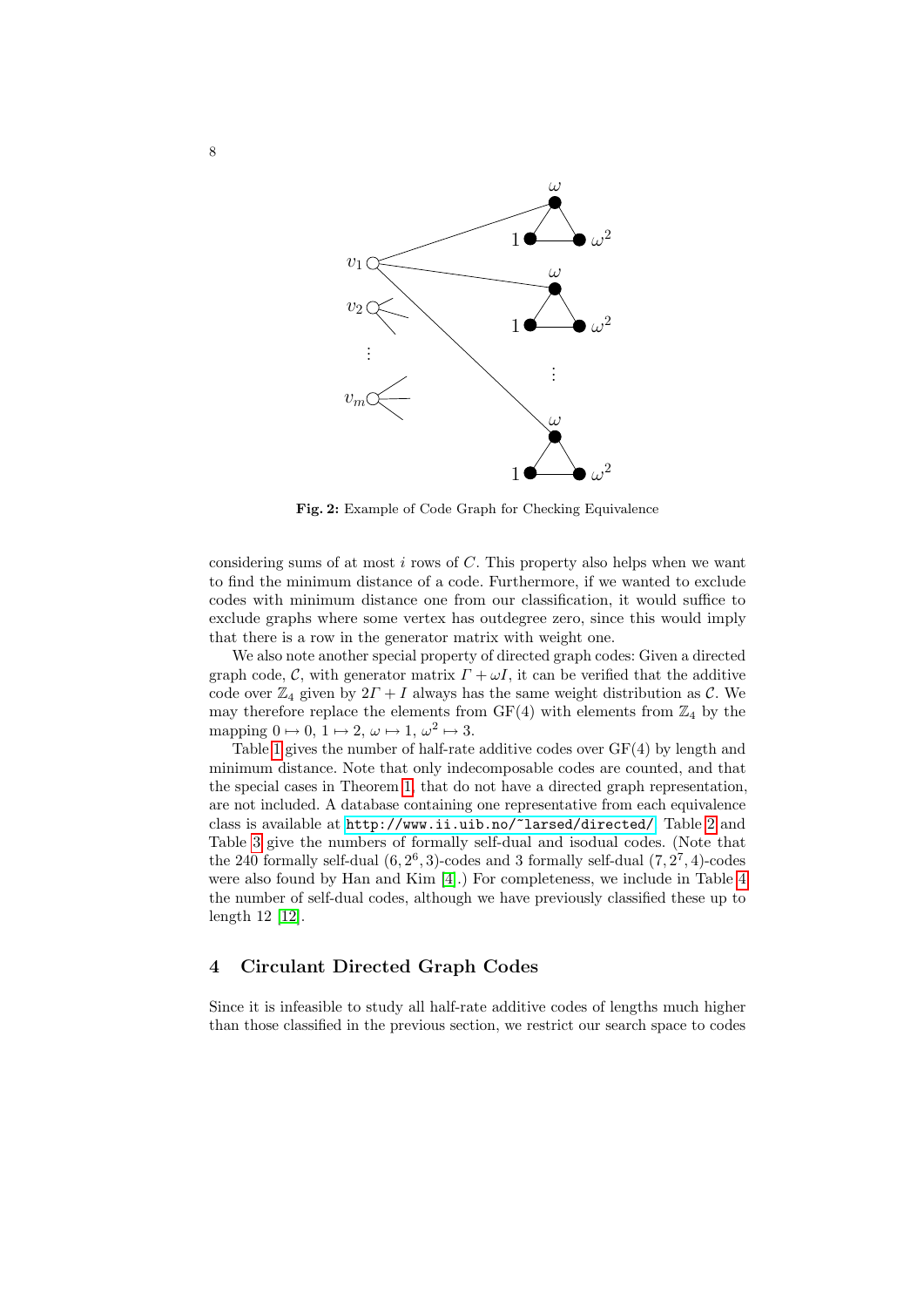| $d \backslash n$ |              | 2 3 | $\overline{4}$ | -5  | 6      |           |
|------------------|--------------|-----|----------------|-----|--------|-----------|
| 1                |              |     | 4 27           | 322 | 8509   | 686,531   |
| 2                | $\mathbf{1}$ | 3   | 21             | 262 | 9653   | 1,279,641 |
| 3                |              |     |                | 9   | 644    | 253,635   |
| 4                |              |     |                |     |        | 3         |
| Total            | 2 7          |     | 49             | 593 | 18,807 | 2,219,810 |

Table 1: Number of Half-Rate Additive Codes over GF(4)

Table 2: Number of Formally Self-Dual Additive Codes over GF(4)

<span id="page-8-0"></span>

| $d \backslash n$ | 2 3 |                             | -4 | -5  | 6    |         |
|------------------|-----|-----------------------------|----|-----|------|---------|
| 1                | 1   | 1                           | 10 | 55  | 1082 | 36,129  |
| $\overline{2}$   | 1   | $\mathcal{D}_{\mathcal{L}}$ | 12 | 79  | 2348 | 192,201 |
| 3                |     |                             | 1  | 5   | 240  | 55,711  |
|                  |     |                             |    |     |      | 3       |
| Total            | 2 3 |                             | 23 | 139 | 3671 | 284,044 |

Table 3: Number of Isodual Additive Codes over GF(4)

| $d \backslash n$ | 2 3         |   | $\overline{4}$ | 5  | 6    |        |
|------------------|-------------|---|----------------|----|------|--------|
| 1                | 1           | 1 | 8              | 27 | 344  | 3243   |
| $\overline{2}$   | 1           | 2 | 10             | 45 | 598  | 8517   |
| 3                |             |   | 1              | 5  | 124  | 3299   |
| $\overline{4}$   |             |   |                |    | 1    | 3      |
| Total            | $2^{\circ}$ | 3 | 19             | 77 | 1067 | 15,062 |

Table 4: Number of Self-Dual Additive Codes over GF(4)

<span id="page-8-1"></span>

| $d \backslash n$ |  | 2 3 4 5 |            | 6            |    |
|------------------|--|---------|------------|--------------|----|
| 2                |  | 1 2 3   |            | 9            | 22 |
| 3                |  |         | 1          | $\mathbf{1}$ |    |
| 4                |  |         |            |              |    |
| Total            |  |         | 1 1 2 4 11 |              | 26 |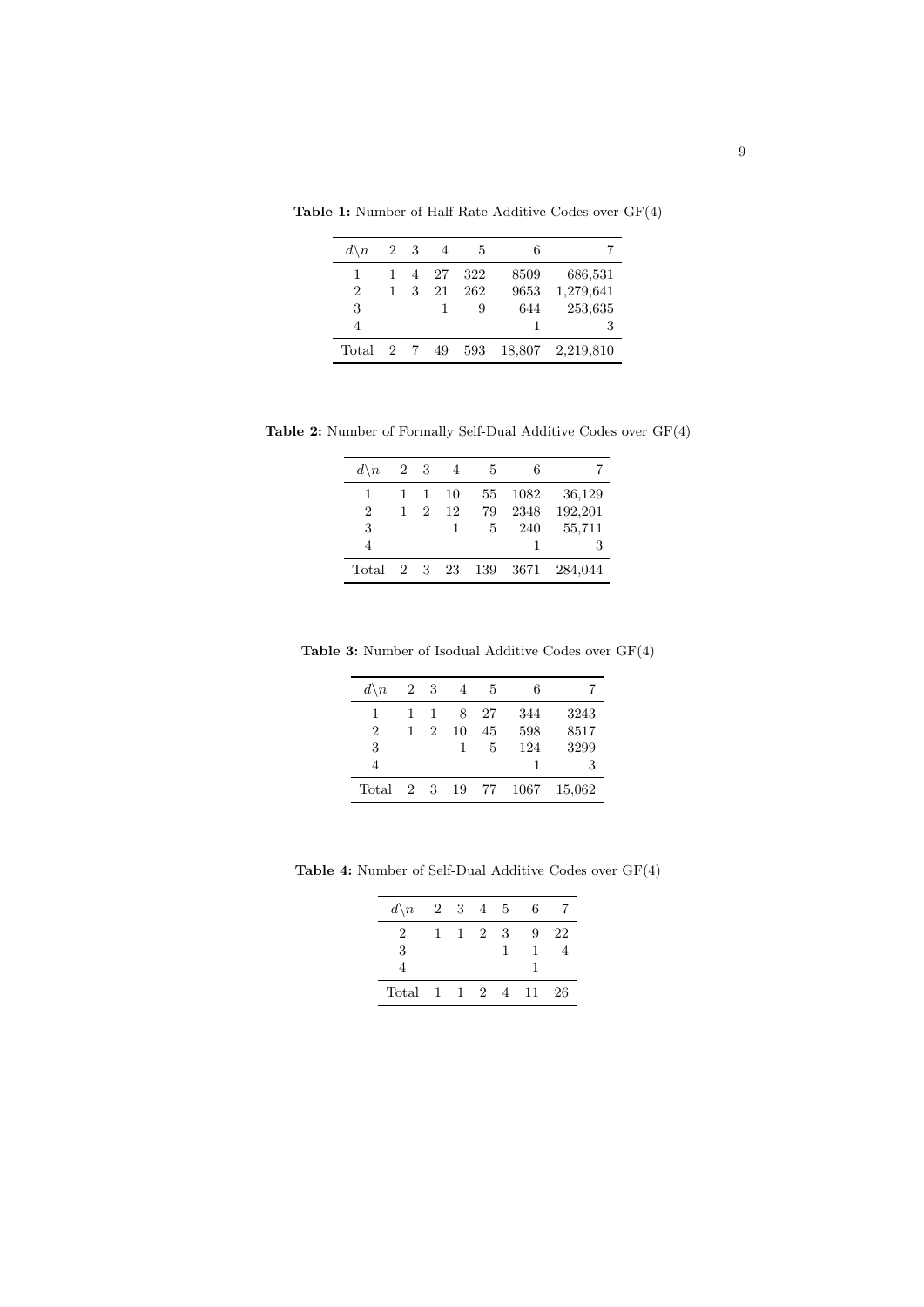corresponding to graphs with circulant adjacency matrices. A matrix is circulant if the *i*th row is equal to the first row, cyclically shifted  $i - 1$  times to the right. The generator matrix of a *directed graph code* is obtained by setting all diagonal elements of the circulant adjacency matrix to  $\omega$ . There are  $2^{n-1}$  such codes of length  $n$ , some of which may be equivalent. We also consider *bordered circulant* adjacency matrices: Given a length  $n$  circulant graph code with generator matrix C, we obtain a code of length  $n + 1$  with generator matrix

$$
\begin{pmatrix} \omega & 1 & \cdots & 1 \\ 1 & & & \\ \vdots & & C & \\ 1 & & & \end{pmatrix}.
$$

There are  $2^{n-2}$  such codes of length n, some of which may be equivalent. For each  $n$  up to 26, we have counted, up to equivalence, all circulant and bordered circulant directed graph codes. The number of codes of the highest found minimum distance for each  $n$  is given in Table 5. A database of these codes is available at http://www.ii.uib.no/~larsed/directed/.

Proposition 2. A circulant or bordered circulant directed graph code will always be isodual.

*Proof.* A circulant directed graph code of length  $n$  has generator matrix

$$
C = \begin{pmatrix} \omega & a_1 & a_2 & \cdots & a_n \\ a_n & \omega & a_1 & \cdots & a_{n-1} \\ a_{n-1} & a_n & \omega & \cdots & a_{n-2} \\ \vdots & \vdots & \vdots & \ddots & \vdots \\ a_1 & a_2 & a_3 & \cdots & \omega \end{pmatrix},
$$

where  $(a_1, a_2, \ldots, a_n)$  is any binary sequence of length  $n-1$ . It follows from Prop. 1 that the dual code is generated by

$$
CT = \begin{pmatrix} \omega & a_n & a_{n-1} & \cdots & a_1 \\ a_1 & \omega & a_n & \cdots & a_2 \\ a_2 & a_1 & \omega & \cdots & a_3 \\ \vdots & \vdots & \vdots & \ddots & \vdots \\ a_n & a_{n-1} & a_{n-2} & \cdots & \omega \end{pmatrix}.
$$

We can obtain  $C<sup>T</sup>$  from C by reversing the order of the columns, and then reversing the order of the rows. Permuting rows has no effect on the code, and permuting columns produces an equivalent code. Hence the code must be equivalent to its dual. The same argument holds for bordered circulant codes, except that the first row and column remain fixed.  $\Box$ 

If C is a circulant directed graph code of length n, then  $|\text{Aut}(\mathcal{C})|$  must be divisible by n, since the structure of the generator matrix ensures that cyclically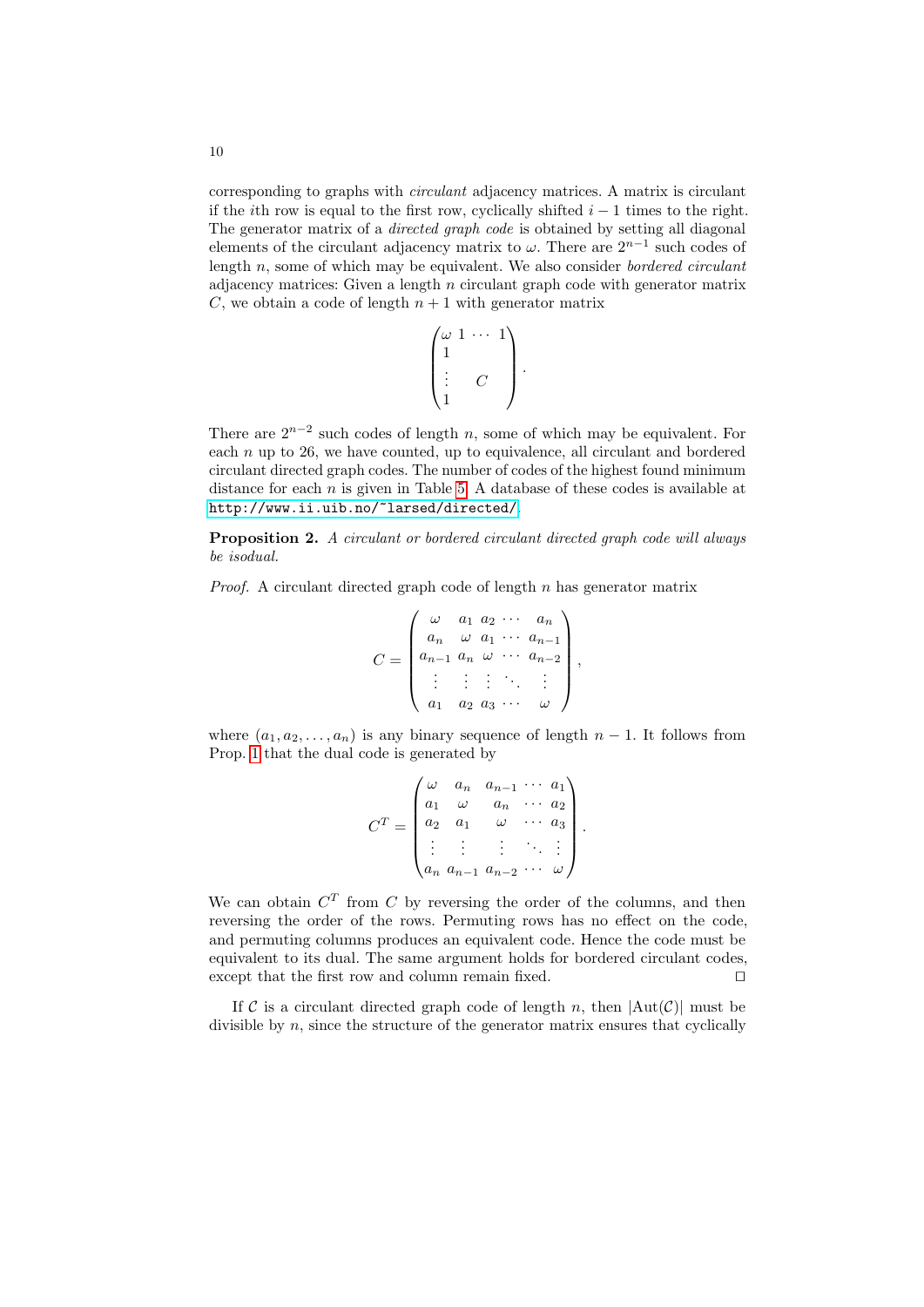| $\boldsymbol{n}$ | Max d          | $#$ Codes      | $#$ Self-dual    |
|------------------|----------------|----------------|------------------|
| $\overline{c}$   | $\overline{c}$ | 1              | $\mathbf 1$      |
| 3                | $\overline{c}$ | $\overline{2}$ | 1                |
| $\overline{4}$   | 3              | 1              | 0                |
| $\overline{5}$   | 3              | 3              | 1                |
| $\boldsymbol{6}$ | 4              | $\mathbf 1$    | $\,1$            |
| $\overline{7}$   | $\overline{4}$ | $\sqrt{2}$     | $\boldsymbol{0}$ |
| 8                | $\overline{4}$ | 11             | $\,1$            |
| $\overline{9}$   | $\overline{4}$ | 22             | $\overline{2}$   |
| 10               | $\overline{5}$ | $\overline{4}$ | $\overline{0}$   |
| 11               | 5              | 21             | 0                |
| 12               | 6              | $\overline{2}$ | $\,1$            |
| 13               | 6              | $\overline{2}$ | $\boldsymbol{0}$ |
| 14               | 6              | 54             | 3                |
| 15               | 6              | 325            | 3                |
| 16               | $\overline{7}$ | 1              | 0                |
| 17               | $\overline{7}$ | 9              | $\mathbf{1}$     |
| 18               | 8              | $\mathbf 1$    | $\,1$            |
| 19               | $\overline{7}$ | 1366           | $\overline{4}$   |
| <b>20</b>        | 8              | 4              | 3                |
| 21               | 8              | 42             | $\boldsymbol{0}$ |
| 22               | 8              | 1328           | 17               |
| 23               | 8              | 8027           | $\boldsymbol{2}$ |
| 24               | 9              | $\mathbf 1$    | $\overline{0}$   |
| 25               | 9              | 25             | $\overline{0}$   |
| 26               | 9              | 1877           | 0                |

Table 5: Number of Circulant and Bordered Circulant Directed Graph Codes of Highest Found Minimum Distance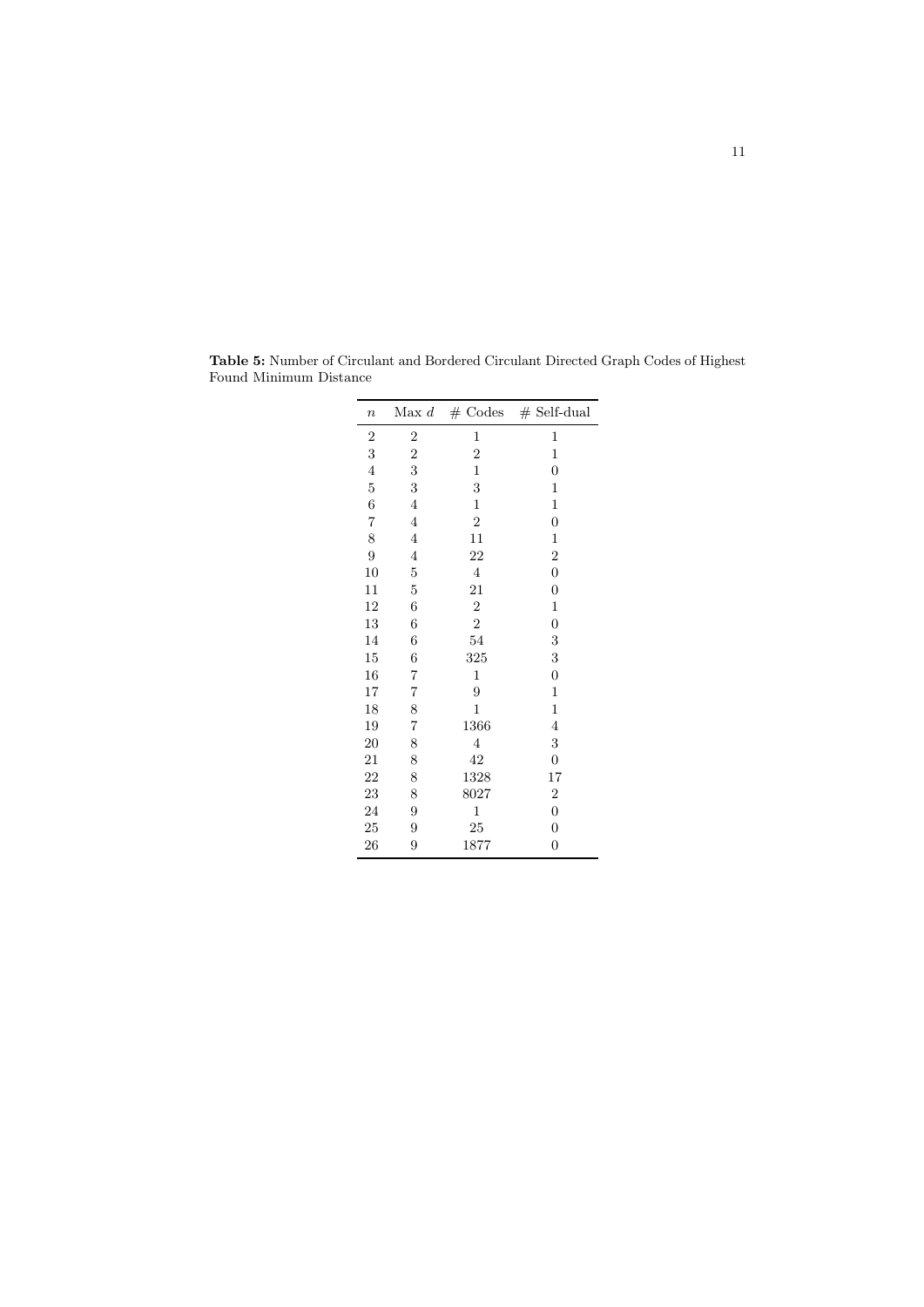shifting all codewords will preserve the code. Similarly, if  $\mathcal C$  is a bordered circulant directed graph code of length n, then  $|\text{Aut}(\mathcal{C})|$  must be divisible by  $n-1$ , since the code is preserved by fixing the first coordinate and cyclically shifting the last  $n-1$  coordinates.

With our method, we are able to find new codes, since the existence of near-extremal formally self-dual codes of lengths 11 and 13 was previously an open problem [4]. We also answer the question of the existence of an additive  $(13, 2^{13}, 6)$  code in the positive. Parameters for optimal additive codes over  $GF(4)$ [were determined for](http://www.ii.uib.no/~larsed/directed/)  $n \leq 12$  by Blockhuis and Brouwer [22], and for  $n \leq 13$  by Bierbrauer et al. [18], by using geometric descriptions of codes. Bierbrauer et al. found an additive  $(11, 2^{11}, 5)$  code, but posed as an open question the existence of an additive  $(13, 2^{13}, 6)$  code.

There are at least 21 formally self-dual  $(11, 2^{11}, 5)$  codes, with generators available at http://www.ii.uib.no/~larsed/directed/. We find codes with five different weight enumerators:

$$
W_{11,1}(1,y) = 1 + 55y^5 + 242y^6 + 275y^7 + 495y^8 + 605y^9 + 286y^{10} + 89y^{11},
$$
  
\n
$$
W_{11,2}(1,y) = 1 + 66y^5 + 198y^6 + 330y^7 + 495y^8 + 550y^9 + 330y^{10} + 78y^{11},
$$
  
\n
$$
W_{11,3}(1,y) = 1 + 70y^5 + 182y^6 + 350y^7 + 495y^8 + 530y^9 + 346y^{10} + 74y^{11},
$$
  
\n
$$
W_{11,4}(1,y) = 1 + 75y^5 + 162y^6 + 375y^7 + 495y^8 + 505y^9 + 366y^{10} + 69y^{11},
$$
  
\n
$$
W_{11,5}(1,y) = 1 + 77y^5 + 154y^6 + 385y^7 + 495y^8 + 495y^9 + 374y^{10} + 67y^{11}.
$$

There are five codes with weight enumerator  $W_{11,1}$ . Of these, three have automorphism groups of order 11, one has 10 automorphisms, and one has 110 automorphisms. There are four codes with  $W_{11,2}$ , all with 11 automorphisms. There are two codes with  $W_{11,3}$ , both with 10 automorphisms. There are five codes with  $W_{11,4}$ , all with 10 automorphisms. There are five codes with  $W_{11,5}$ , all with 11 automorphisms.

We have found two formally self-dual  $(13, 2^{13}, 6)$  codes.  $\mathcal{C}_{13,1}$  is generated by all cyclic shifts of  $(\omega 101001110000)$  and has an automorphism group of order 13.  $\mathcal{C}_{13,2}$  is generated by all cyclic shifts of  $(\omega 111011111010)$  and has an automorphism group of order 78. Both these codes have the same weight enumerator:

$$
W_{13}(1,y) = 1 + 247y^{6} + 481y^{7} + 936y^{8} + 1625y^{9} + 2197y^{10} + 1755y^{11} + 715y^{12} + 235y^{13}.
$$

Note that for several lengths, there are no self-dual codes among the circulant and bordered circulant codes with highest minimum distance. The best known self-dual codes of length 24, 25, and 26 have minimum distance 8. We find a single isodual  $(24, 2^{24}, 9)$  code generated by the cyclic shifts of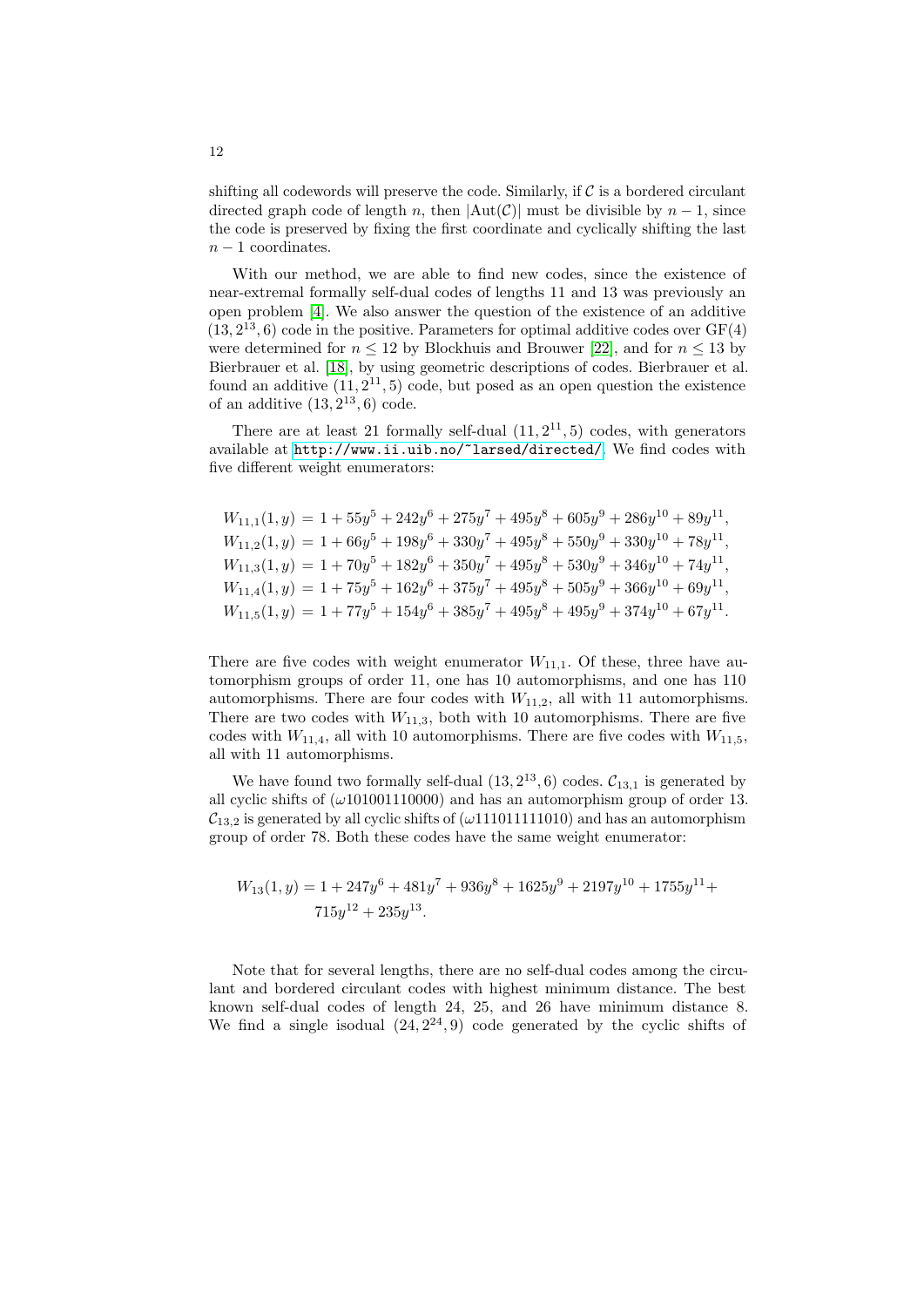$(\omega 01101111111111010000110)$  with automorphism group of order 72 and weight enumerator

$$
W_{24}(1,y) = 1 + 1752y^9 + 8748y^{10} + 26064y^{11} + 81408y^{12} + 232776y^{13} + 573516y^{14} + 1119264y^{15} + 1869777y^{16} + 2676456y^{17} + 3096804y^{18} + 2959056y^{19} + 2204568y^{20} + 1255416y^{21} + 520740y^{22} + 134208y^{23} + 16662y^{24}.
$$

We also find 25 isodual  $(25, 2^{25}, 9)$  codes with 25 different weight enumerators, and 1877 isodual  $(26, 2^{26}, 9)$  codes with 1865 different weight enumerators.

We have previously studied circulant undirected graph codes [11]. There are only  $2^{\lceil \frac{n-1}{2} \rceil}$  such codes of length n, due to the fact that the generator matrix must be symmetric. Gulliver and Kim [23] also performed a computer search of circulant self-dual additive codes over GF(4), but their search was not restricted to graph codes.

A particularly interesting type of circulant code is a type of quadratic residue code [6]. The length of such a code must be a prime p. When  $p \equiv 1 \pmod{4}$ , the quadratic residue code will be self-dual, and the corresponding undirected graph is known as a *Paley graph*. When  $p \equiv 3 \pmod{4}$ , the code will only be isodual. The first row of the generator matrix of the code is  $(\omega, l_1, \ldots, l_{n-1}),$ where  $l_i = 1$  if i is a quadratic residue modulo p, i.e., if  $x^2 \equiv i \pmod{p}$  has a solution  $x \in GF(p)$ . Otherwise,  $l_i = 0$ . Many codes with high minimum distance can be obtained from this construction. For instance, by bordering quadratic residue codes, as described above, we obtain self-dual  $(6, 2^6, 4)$ ,  $(14, 2^{14}, 6)$ , and  $(30, 2^{30}, 12)$  codes, and isodual  $(4, 2^4, 3), (8, 2^8, 4)$ , and  $(12, 2^{12}, 6)$  codes.

Acknowledgement The authors would like to thank Jürgen Bierbrauer for helpful comments. This research was supported by the Research Council of Norway.

### <span id="page-12-1"></span><span id="page-12-0"></span>[References](http://magma.maths.usyd.edu.au/)

- <span id="page-12-4"></span>1. Gaborit, P., Huffman, W.C., Kim, J.L., Pless, V.: On additive GF(4) codes. In: Codes and Association Schemes. Volume 56 of DIMAC[S Ser. D](http://www.math.louisville.edu/~jlkim/)iscrete Math. Theoret. [Comput. Sci., P](http://www.math.louisville.edu/~jlkim/)rovidence, RI, Amer. Math. Soc. (2001) 135–149
- <span id="page-12-2"></span>2. Cannon, J., Bosma, W.: Handbook of Magma Functions, Version 2.14. (October 2007) http://magma.maths.usyd.edu.au/.
- <span id="page-12-3"></span>3. Calderbank, A.R., Rains, E.M., Shor, P.M., Sloane, N.J.A.: Quantum error correction via codes over  $GF(4)$ . IEEE Trans. Inform. Theory  $44(4)$  (1998) 1369-1387
- 4. Han, S., Kim, J.L.: Formally self-dual additive codes over  $\mathbb{F}_4$ . Preprint. http: //www.math.louisville.edu/~jlkim/ (2008)
- 5. Gulliver, T.A., Östergård, P.R.J., Senkevitch, N.I.: Optimal quaternary linear rate-1/2 codes of length  $\leq$  18. IEEE Trans. Inform. Theory 49(6) (2003) 1540–1543
- 6. Pless, V.S., Huffman, W.C., eds.: Handbook of Coding Theory. North-Holland, Amsterdam (1998)
- 7. Han, S., Kim, J.L.: The nonexistence of near-extremal formally self-dual codes. Des. Codes Cryptogr. 51(1) (2009) 69–77